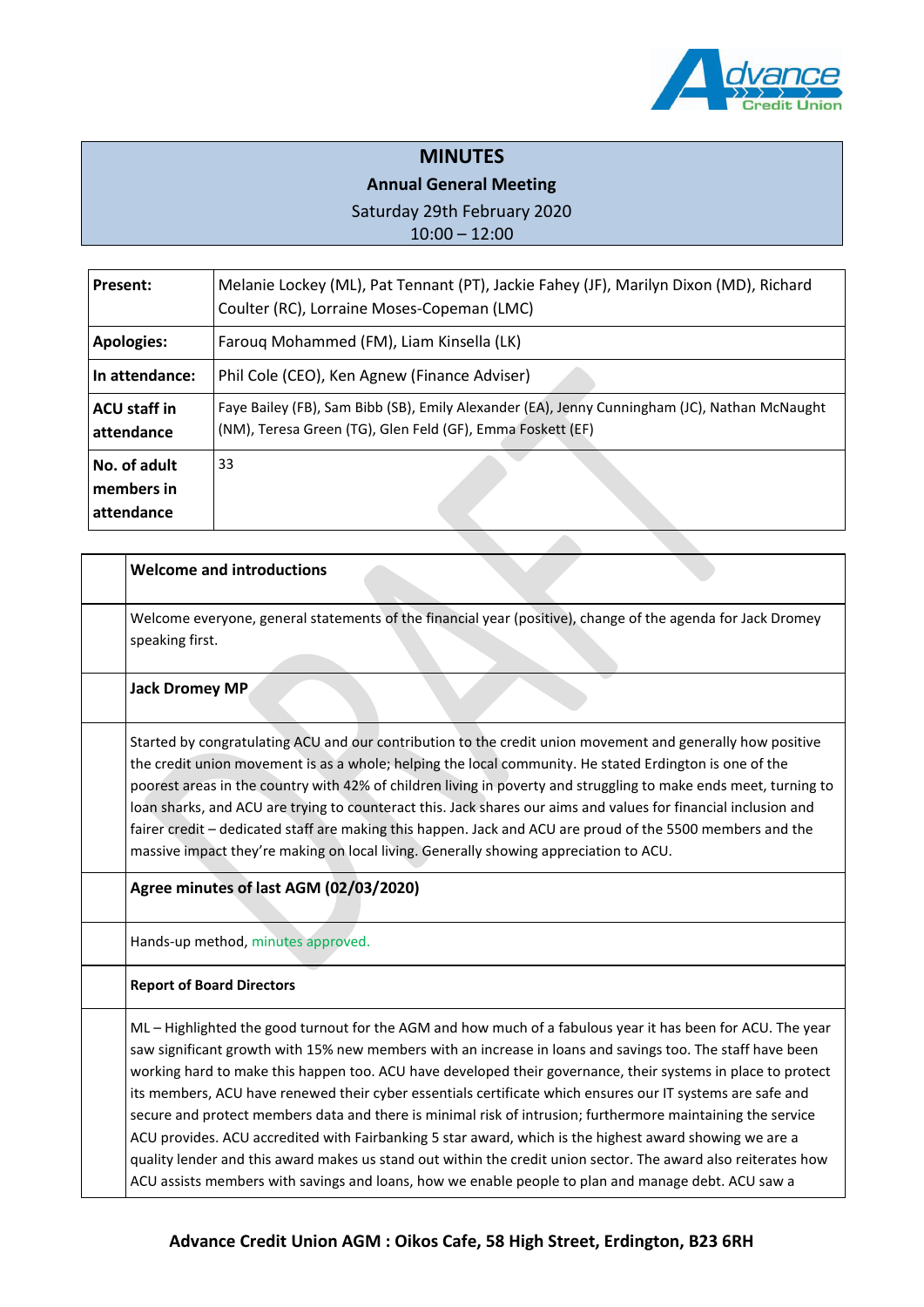

common bond extension to all 'B' postcodes = 5500 members but with a 1.8 mil potential. ACU will continue to work on developing their operations, Barclays bank update vs Unity – easier and quicker to upload payments, members get money quicker and less manual work for staff so they can spend the time saved on other processes.

#### **Operations report**

FB conducted a presentation which focused on the operations of ACU. Barclays update – more automation allows more time to be spent on other processes within the office, less manual work. 60% of loan decisions made within 2 days. FB stated our prominent members are women but we cannot explain this. ACU's main loan purpose remains as Christmas, average loan value is £500, fairly small but remains consistent; this may be lower because we only lend when ethical to do so, we won't lend money if it will put the recipient in a worse off position. Cyber Essentials mean's members' records are protected and cannot be corrupted. FB summarised the Barclays member survey: sent to all members, 844 responses, could be better though; the majority of responses were positive about the service provided and our motivation for this is the community, recognised the improvement in customer service but the phone lines can sometimes be dreadful, but hopefully with the introduction of TG in this financial year the improvements should be consistent. FB mentioned self-serve via online banking and online applications would also help with this instead of calling the office. Members mentioned the application process was getting better and this could be because of the improvement in customer service and the increase in electronic applications. A lot of members come as a result of recommendations, the comments made or personal insights into what we are actually doing day-to-day, loan application forms can be quite daunting to some people and people will trust friends and family more than anyone, but ACU are here for support where banks may be less personal or willing to help with application forms. ACU put a lot of focus on good value loans and making saving easy and applicable for everyone. Christmas club in the last financial year was extremely positive with £90,000, this shows a differing and more positive mindset towards saving and focusing on the future, forward thinking and it is encouraging to see people can go from a borrower to a saver.

### **Presentation of accounts 1**

a. Overview from Finance Manager and CEO PC- ACU's active members are increasing year on year which is positive authentic growth. There was also growth with lending after a static (but profitable) 4 years. Presently focusing on growth, 13% growth -18-19, want to achieve £3,000,000 in lending by September; this would mean ACU have helped more people and with larger expenses. Generally, loan income is increasing (the amount of loan repayments coming into our accounts), this means more is being borrowed and approved in a time effective manner, arrears and credit control are good and reasonable and being chased as expected, which means more loan income which can be lent back out. Operating a credit union is expensive, income and expenditure are balanced and ACU is profitable, this has been maintained for 4 years which is positive.

KA- Accounts, balance sheet are healthy; £2,700,00 - £3,200,000 increase, 17% increase of savings and capital within ACU which is 'lovely' in this economic climate, ACU have a lot of cash (£1,900,00), £1,400,000 loaned out, more borrowed at Christmas. ACU are liquid which is good and means shares can be paid quickly, and money which can be loaned ASAP.

Capital ratio should be 5%, ACU = 10.2% better than the requirement.

Liquidity ratio should be 10%, ACU = 63%.

Liquidity vs payable assets should be 10%, ACU = 89%.

Income has increased by 13%, loans have increased from £2,200,000 to £2,500,000 and expenses have increased accordingly, which means we still have a healthy profit. ACU received an OAK grant which is waiting to be spent; there are more expenditures to be expected such as staff training and new staff member which will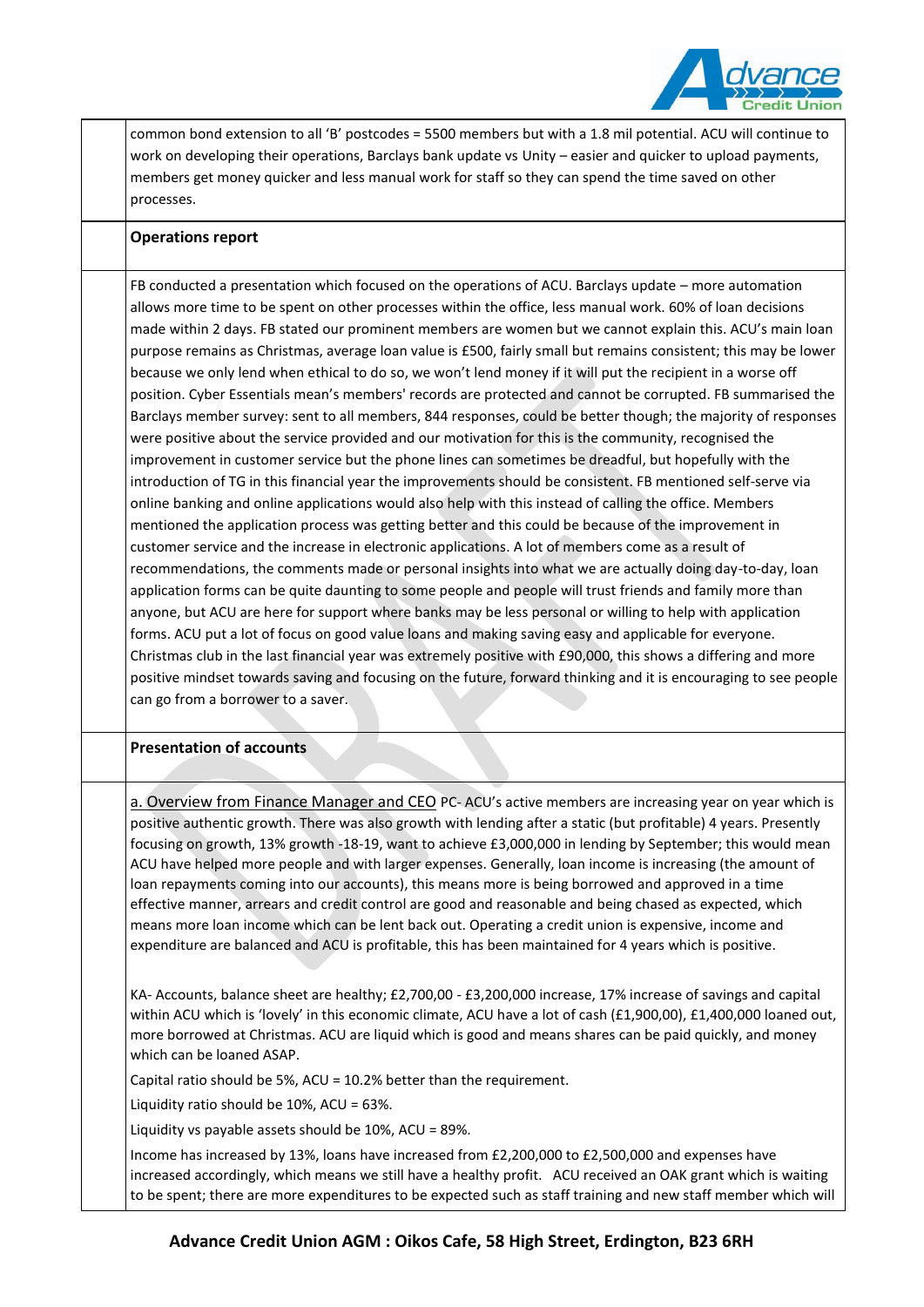

increase the office costs also. Incuto is charged per member so as membership increases, office running costs increase as well as operations such as Incuto. FCA, ABCUL and credit checking fees have increased too. To be expected with the increase in membership, bad loan write off has increased however lending has increased by £300,000, a lot more than the bad write-offs Bank fees have decreased as ACU do not use Unity.

b. Appointment of Auditors- PC- ACU have used Halliday's as auditors for numerous years, they are a critical eye, aiding the response of issues and ACU propose to continue to use Halliday's as auditors.

c. Declaration and recommendation of dividend PC- 1% dividend paid for numerous years, proposed 1% dividend for this financial year, which is better than some banks.

Vote = approved. £25,408 paying out = £50k in surplus, continuing lending and growth.

d. Approval of accounts PC- approved.

### **Advance Credit Union in 2019 and beyond**

ML- highlighted to steady growth over the last financial year, profit margin is similar to previous years which is authentic and consistent. ML described the situation similar to 'what came first, the Chicken of the Egg?' the staff need to do more work to increase profits, but this needs more loans and more advertising which ultimately costs; from here ACU could employ more staff but again this is costly so will dip into profits. The Oak funding has been used on staff members (EA), and for the 2<sup>nd</sup> location in Birmingham City Centre where more staff will be needed too; Oak will assist with the dip in profit as a result of opening 2<sup>nd</sup> location and running costs, thus in 3 years without the Oak funding we will be fully self-sufficient with similar % of growth. This gave reassurance to members that we can afford a  $2^{nd}$  location but the Oak funding is acting as a safety net. The  $2^{nd}$  location will also be well researched with no risk to members. Erdington is great and we want to replicate this in Birmingham City Centre to be more accessible to more people as it is easy to travel, with this we want more like 25% growth while keeping the community feel. Citysave, a payroll deduction credit union, has an office in Birmingham however this is not accessible to members. Furthest member comes from Redditch, Tamworth or Solihull (with a bad debtor in the Philippines), and there are direct trains from Birmingham New Street, rather than difficult travelling to Erdington. We want this to increase the number of applications from South Birmingham. Acknowledged recommendations and word of mouth are priceless to us, child benefit loans had been recommended within a community group in Quinton and ACU saw a small pocket of popularity from this. ACU recognises the cost of city centre locations but the extension is well researched, and ACU are keeping Erdington branch for those who cannot travel or prefer Erdington over city centre; this will enable the service to smaller communities and be easily accessible to those communities further away and more payroll deductions from city centre businesses will enable us to serve those in working poverty. Advertising is a catch 22 – we need to be sure we can handle demand which can come from advertising (Welsh CU). Going forward, ACU will continue to focus on improving individuals financial wellbeing via only lending to those who can afford repayments and not be in a worse financial position than when they applied.

### **Election of officers**

PC- 1/3 of directors should be replaced every year. Chris(supervisory) – stepping down, we need to find a replacement, ML asked if any members would be able to help. ML, PT, JF standing for re-election approved. MD stepping down. PC stated ACU is growing so needs a diverse board to cope with challenges faced and be fully competent.

**Close**